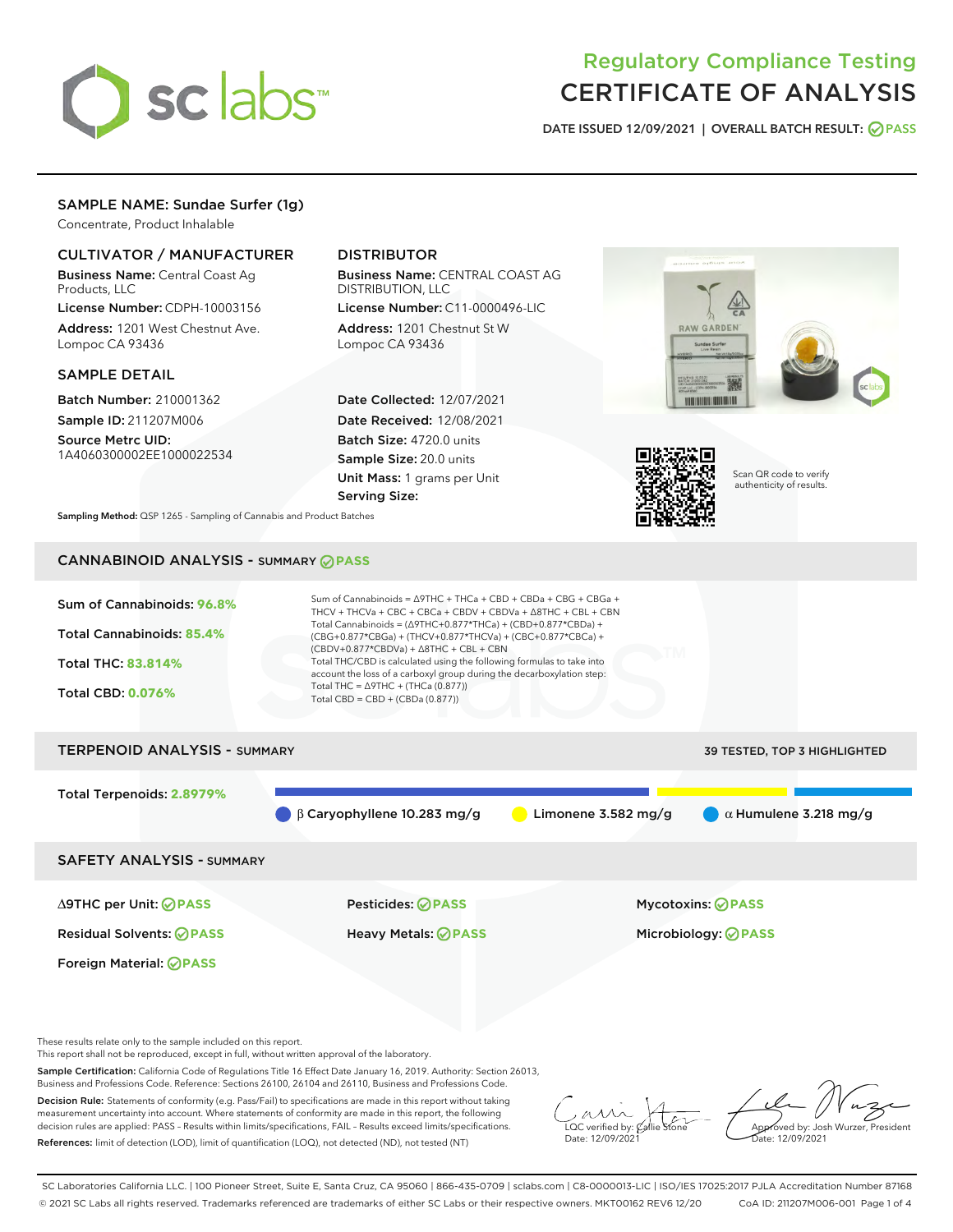



SUNDAE SURFER (1G) | DATE ISSUED 12/09/2021 | OVERALL BATCH RESULT: @ PASS

#### CANNABINOID TEST RESULTS - 12/09/2021 2 PASS

Tested by high-performance liquid chromatography with diode-array detection (HPLC-DAD). **Method:** QSP 1157 - Analysis of Cannabinoids by HPLC-DAD

#### TOTAL CANNABINOIDS: **85.4%**

Total Cannabinoids (Total THC) + (Total CBD) + (Total CBG) + (Total THCV) + (Total CBC) + (Total CBDV) + ∆8THC + CBL + CBN

TOTAL THC: **83.814%** Total THC (∆9THC+0.877\*THCa)

TOTAL CBD: **0.076%** Total CBD (CBD+0.877\*CBDa)

TOTAL CBG: 0.9% Total CBG (CBG+0.877\*CBGa)

TOTAL THCV: 0.282% Total THCV (THCV+0.877\*THCVa)

TOTAL CBC: 0.312% Total CBC (CBC+0.877\*CBCa)

TOTAL CBDV: ND Total CBDV (CBDV+0.877\*CBDVa)

| <b>COMPOUND</b>            | LOD/LOQ<br>(mg/g) | <b>MEASUREMENT</b><br><b>UNCERTAINTY</b><br>(mg/g) | <b>RESULT</b><br>(mg/g) | <b>RESULT</b><br>(%) |
|----------------------------|-------------------|----------------------------------------------------|-------------------------|----------------------|
| <b>THCa</b>                | 0.05/0.14         | ±23.444                                            | 912.20                  | 91.220               |
| <b>A9THC</b>               | 0.06 / 0.26       | ±1.312                                             | 38.14                   | 3.814                |
| <b>CBGa</b>                | 0.1 / 0.2         | $\pm 0.45$                                         | 8.6                     | 0.86                 |
| <b>CBCa</b>                | 0.07 / 0.28       | ±0.174                                             | 3.56                    | 0.356                |
| <b>THCVa</b>               | 0.07/0.20         | ±0.154                                             | 3.22                    | 0.322                |
| <b>CBG</b>                 | 0.06/0.19         | ±0.056                                             | 1.42                    | 0.142                |
| <b>CBDa</b>                | 0.02/0.19         | ±0.025                                             | 0.87                    | 0.087                |
| <b>CBC</b>                 | 0.2 / 0.5         | N/A                                                | $<$ LOQ                 | <loq< th=""></loq<>  |
| $\triangle$ 8THC           | 0.1 / 0.4         | N/A                                                | <b>ND</b>               | <b>ND</b>            |
| <b>THCV</b>                | 0.1/0.2           | N/A                                                | <b>ND</b>               | <b>ND</b>            |
| <b>CBD</b>                 | 0.07/0.29         | N/A                                                | <b>ND</b>               | <b>ND</b>            |
| <b>CBDV</b>                | 0.04 / 0.15       | N/A                                                | <b>ND</b>               | <b>ND</b>            |
| <b>CBDVa</b>               | 0.03/0.53         | N/A                                                | <b>ND</b>               | <b>ND</b>            |
| <b>CBL</b>                 | 0.06 / 0.24       | N/A                                                | <b>ND</b>               | <b>ND</b>            |
| <b>CBN</b>                 | 0.1/0.3           | N/A                                                | <b>ND</b>               | <b>ND</b>            |
| <b>SUM OF CANNABINOIDS</b> |                   |                                                    | 968.0 mg/g              | 96.8%                |

#### **UNIT MASS: 1 grams per Unit**

| ∆9THC per Unit                        | 1120 per-package limit | 38.14 mg/unit   | <b>PASS</b> |
|---------------------------------------|------------------------|-----------------|-------------|
| <b>Total THC per Unit</b>             |                        | 838.14 mg/unit  |             |
| <b>CBD per Unit</b>                   |                        | <b>ND</b>       |             |
| <b>Total CBD per Unit</b>             |                        | $0.76$ mg/unit  |             |
| Sum of Cannabinoids<br>per Unit       |                        | 968.0 mg/unit   |             |
| <b>Total Cannabinoids</b><br>per Unit |                        | $853.8$ mg/unit |             |

| <b>COMPOUND</b>        | LOD/LOQ<br>(mg/g) | <b>UNCERTAINTY</b><br>(mg/g) | <b>RESULT</b><br>(mg/g)                         | <b>RESULT</b><br>(%) |
|------------------------|-------------------|------------------------------|-------------------------------------------------|----------------------|
| $\beta$ Caryophyllene  | 0.004 / 0.012     | ±0.3661                      | 10.283                                          | 1.0283               |
| Limonene               | 0.005 / 0.016     | ±0.0512                      | 3.582                                           | 0.3582               |
| $\alpha$ Humulene      | 0.009 / 0.029     | ±0.1033                      | 3.218                                           | 0.3218               |
| <b>Myrcene</b>         | 0.008 / 0.025     | ±0.0293                      | 2.271                                           | 0.2271               |
| Linalool               | 0.009 / 0.032     | ±0.0822                      | 2.164                                           | 0.2164               |
| $\alpha$ Bisabolol     | 0.008 / 0.026     | ±0.0988                      | 1.851                                           | 0.1851               |
| <b>Terpineol</b>       | 0.016 / 0.055     | ±0.0543                      | 0.885                                           | 0.0885               |
| trans-β-Farnesene      | 0.008 / 0.025     | ±0.0280                      | 0.789                                           | 0.0789               |
| Fenchol                | 0.010 / 0.034     | ±0.0279                      | 0.722                                           | 0.0722               |
| Nerolidol              | 0.009 / 0.028     | ±0.0304                      | 0.483                                           | 0.0483               |
| Guaiol                 | 0.009 / 0.030     | ±0.0205                      | 0.435                                           | 0.0435               |
| Terpinolene            | 0.008 / 0.026     | ±0.0085                      | 0.417                                           | 0.0417               |
| $\beta$ Pinene         | 0.004 / 0.014     | ±0.0046                      | 0.400                                           | 0.0400               |
| Caryophyllene<br>Oxide | 0.010 / 0.033     | ±0.0166                      | 0.361                                           | 0.0361               |
| $\alpha$ Pinene        | 0.005 / 0.017     | ±0.0023                      | 0.264                                           | 0.0264               |
| Ocimene                | 0.011 / 0.038     | ±0.0084                      | 0.262                                           | 0.0262               |
| <b>Borneol</b>         | 0.005 / 0.016     | ±0.0083                      | 0.198                                           | 0.0198               |
| Valencene              | 0.009 / 0.030     | ±0.0074                      | 0.107                                           | 0.0107               |
| $\alpha$ Cedrene       | 0.005 / 0.016     | ±0.0023                      | 0.076                                           | 0.0076               |
| Fenchone               | 0.009 / 0.028     | ±0.0018                      | 0.062                                           | 0.0062               |
| Citronellol            | 0.003 / 0.010     | ±0.0029                      | 0.059                                           | 0.0059               |
| Geraniol               | 0.002 / 0.007     | ±0.0023                      | 0.052                                           | 0.0052               |
| Camphene               | 0.005 / 0.015     | ±0.0004                      | 0.038                                           | 0.0038               |
| Sabinene               | 0.004 / 0.014     | N/A                          | <loq< th=""><th><loq< th=""></loq<></th></loq<> | <loq< th=""></loq<>  |
| $\alpha$ Phellandrene  | 0.006 / 0.020     | N/A                          | <loq< th=""><th><loq< th=""></loq<></th></loq<> | <loq< th=""></loq<>  |
| 3 Carene               | 0.005 / 0.018     | N/A                          | <loq< th=""><th><loq< th=""></loq<></th></loq<> | <loq< th=""></loq<>  |
| $\alpha$ Terpinene     | 0.005 / 0.017     | N/A                          | $<$ LOQ                                         | 100                  |
| Eucalyptol             | 0.006 / 0.018     | N/A                          | <loq< th=""><th><loq< th=""></loq<></th></loq<> | <loq< th=""></loq<>  |
| $\gamma$ Terpinene     | 0.006 / 0.018     | N/A                          | <loq< th=""><th><loq< th=""></loq<></th></loq<> | <loq< th=""></loq<>  |
| Sabinene Hydrate       | 0.006 / 0.022     | N/A                          | $<$ LOQ                                         | $<$ LOQ              |
| Nerol                  | 0.003 / 0.011     | N/A                          | <loq< th=""><th><loq< th=""></loq<></th></loq<> | <loq< th=""></loq<>  |
| <b>Geranyl Acetate</b> | 0.004 / 0.014     | N/A                          | <loq< th=""><th><loq< th=""></loq<></th></loq<> | <loq< th=""></loq<>  |
| p-Cymene               | 0.005 / 0.016     | N/A                          | ND                                              | ND                   |
| (-)-Isopulegol         | 0.005 / 0.016     | N/A                          | ND                                              | ND                   |
| Camphor                | 0.006 / 0.019     | N/A                          | ND                                              | ND                   |
| Isoborneol             | 0.004 / 0.012     | N/A                          | ND.                                             | ND                   |
| Menthol                | 0.008 / 0.025     | N/A                          | ND                                              | ND                   |
| R-(+)-Pulegone         | 0.003 / 0.011     | N/A                          | ND                                              | ND                   |
| Cedrol                 | 0.008/0.027       | N/A                          | <b>ND</b>                                       | <b>ND</b>            |

TOTAL TERPENOIDS 28.979 mg/g 2.8979%

SC Laboratories California LLC. | 100 Pioneer Street, Suite E, Santa Cruz, CA 95060 | 866-435-0709 | sclabs.com | C8-0000013-LIC | ISO/IES 17025:2017 PJLA Accreditation Number 87168 © 2021 SC Labs all rights reserved. Trademarks referenced are trademarks of either SC Labs or their respective owners. MKT00162 REV6 12/20 CoA ID: 211207M006-001 Page 2 of 4

# TERPENOID TEST RESULTS - 12/09/2021

Terpene analysis utilizing gas chromatography-flame ionization detection (GC-FID). **Method:** QSP 1192 - Analysis of Terpenoids by GC-FID

MEASUREMENT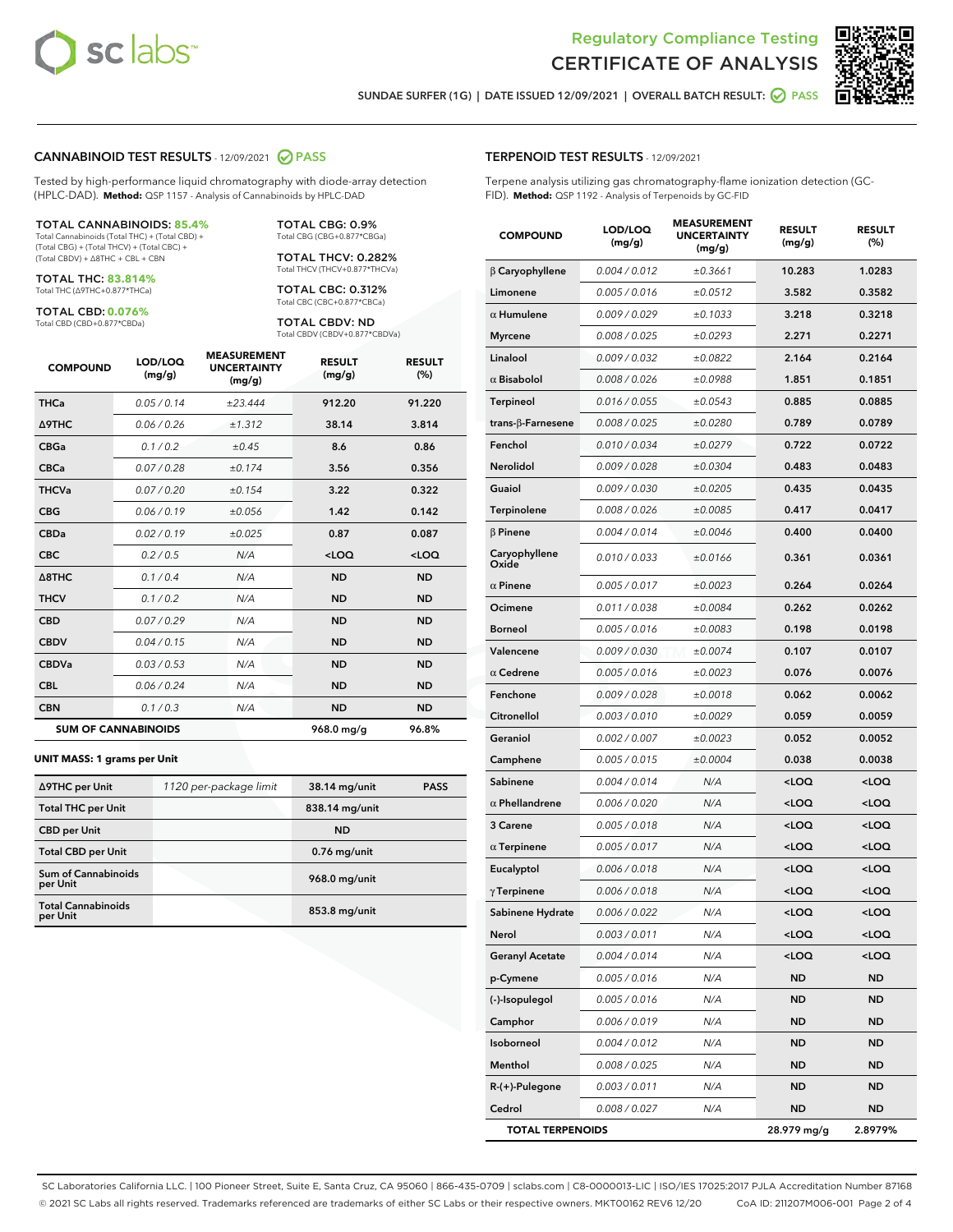



SUNDAE SURFER (1G) | DATE ISSUED 12/09/2021 | OVERALL BATCH RESULT:  $\bigcirc$  PASS

# CATEGORY 1 PESTICIDE TEST RESULTS - 12/09/2021 2 PASS

Pesticide and plant growth regulator analysis utilizing high-performance liquid chromatography-mass spectrometry (HPLC-MS) or gas chromatography-mass spectrometry (GC-MS). \*GC-MS utilized where indicated. **Method:** QSP 1212 - Analysis of Pesticides and Mycotoxins by LC-MS or QSP 1213 - Analysis of Pesticides by GC-MS

| <b>COMPOUND</b>             | LOD/LOQ<br>$(\mu g/g)$ | <b>ACTION</b><br><b>LIMIT</b><br>$(\mu q/q)$ | <b>MEASUREMENT</b><br><b>UNCERTAINTY</b><br>$(\mu g/g)$ | <b>RESULT</b><br>$(\mu g/g)$ | <b>RESULT</b> |
|-----------------------------|------------------------|----------------------------------------------|---------------------------------------------------------|------------------------------|---------------|
| Aldicarb                    | 0.03 / 0.08            | $\ge$ LOD                                    | N/A                                                     | <b>ND</b>                    | <b>PASS</b>   |
| Carbofuran                  | 0.02 / 0.05            | $\ge$ LOD                                    | N/A                                                     | <b>ND</b>                    | <b>PASS</b>   |
| Chlordane*                  | 0.03 / 0.08            | $\ge$ LOD                                    | N/A                                                     | <b>ND</b>                    | <b>PASS</b>   |
| Chlorfenapyr*               | 0.03/0.10              | $\ge$ LOD                                    | N/A                                                     | <b>ND</b>                    | <b>PASS</b>   |
| Chlorpyrifos                | 0.02 / 0.06            | $\ge$ LOD                                    | N/A                                                     | <b>ND</b>                    | <b>PASS</b>   |
| Coumaphos                   | 0.02 / 0.07            | $\ge$ LOD                                    | N/A                                                     | <b>ND</b>                    | <b>PASS</b>   |
| Daminozide                  | 0.02 / 0.07            | $\ge$ LOD                                    | N/A                                                     | <b>ND</b>                    | <b>PASS</b>   |
| <b>DDVP</b><br>(Dichlorvos) | 0.03/0.09              | $>$ LOD                                      | N/A                                                     | <b>ND</b>                    | <b>PASS</b>   |
| Dimethoate                  | 0.03 / 0.08            | $\ge$ LOD                                    | N/A                                                     | <b>ND</b>                    | <b>PASS</b>   |
| Ethoprop(hos)               | 0.03/0.10              | $\ge$ LOD                                    | N/A                                                     | <b>ND</b>                    | <b>PASS</b>   |
| Etofenprox                  | 0.02/0.06              | $>$ LOD                                      | N/A                                                     | <b>ND</b>                    | <b>PASS</b>   |
| Fenoxycarb                  | 0.03 / 0.08            | $\ge$ LOD                                    | N/A                                                     | <b>ND</b>                    | <b>PASS</b>   |
| Fipronil                    | 0.03/0.08              | $>$ LOD                                      | N/A                                                     | <b>ND</b>                    | <b>PASS</b>   |
| Imazalil                    | 0.02 / 0.06            | $\ge$ LOD                                    | N/A                                                     | <b>ND</b>                    | <b>PASS</b>   |
| Methiocarb                  | 0.02 / 0.07            | $\ge$ LOD                                    | N/A                                                     | <b>ND</b>                    | <b>PASS</b>   |
| Methyl<br>parathion         | 0.03/0.10              | $>$ LOD                                      | N/A                                                     | <b>ND</b>                    | <b>PASS</b>   |
| <b>Mevinphos</b>            | 0.03/0.09              | $>$ LOD                                      | N/A                                                     | <b>ND</b>                    | <b>PASS</b>   |
| Paclobutrazol               | 0.02 / 0.05            | $\ge$ LOD                                    | N/A                                                     | <b>ND</b>                    | <b>PASS</b>   |
| Propoxur                    | 0.03 / 0.09            | $\ge$ LOD                                    | N/A                                                     | <b>ND</b>                    | <b>PASS</b>   |
| Spiroxamine                 | 0.03 / 0.08            | $\ge$ LOD                                    | N/A                                                     | <b>ND</b>                    | <b>PASS</b>   |
| Thiacloprid                 | 0.03/0.10              | $\ge$ LOD                                    | N/A                                                     | <b>ND</b>                    | <b>PASS</b>   |

#### CATEGORY 2 PESTICIDE TEST RESULTS - 12/09/2021 @ PASS

| <b>COMPOUND</b>          | LOD/LOO<br>$(\mu g/g)$ | <b>ACTION</b><br>LIMIT<br>$(\mu g/g)$ | <b>MEASUREMENT</b><br><b>UNCERTAINTY</b><br>$(\mu g/g)$ | <b>RESULT</b><br>$(\mu g/g)$ | <b>RESULT</b> |
|--------------------------|------------------------|---------------------------------------|---------------------------------------------------------|------------------------------|---------------|
| Abamectin                | 0.03/0.10              | 0.1                                   | N/A                                                     | <b>ND</b>                    | <b>PASS</b>   |
| Acephate                 | 0.02/0.07              | 0.1                                   | N/A                                                     | <b>ND</b>                    | <b>PASS</b>   |
| Acequinocyl              | 0.02/0.07              | 0.1                                   | N/A                                                     | <b>ND</b>                    | <b>PASS</b>   |
| Acetamiprid              | 0.02/0.05              | 0.1                                   | N/A                                                     | <b>ND</b>                    | <b>PASS</b>   |
| Azoxystrobin             | 0.02/0.07              | 0.1                                   | N/A                                                     | <b>ND</b>                    | <b>PASS</b>   |
| <b>Bifenazate</b>        | 0.01 / 0.04            | 0.1                                   | N/A                                                     | <b>ND</b>                    | <b>PASS</b>   |
| <b>Bifenthrin</b>        | 0.02 / 0.05            | 3                                     | N/A                                                     | <b>ND</b>                    | <b>PASS</b>   |
| <b>Boscalid</b>          | 0.03/0.09              | 0.1                                   | N/A                                                     | <b>ND</b>                    | <b>PASS</b>   |
| Captan                   | 0.19/0.57              | 0.7                                   | N/A                                                     | <b>ND</b>                    | <b>PASS</b>   |
| Carbaryl                 | 0.02/0.06              | 0.5                                   | N/A                                                     | <b>ND</b>                    | <b>PASS</b>   |
| Chlorantranilip-<br>role | 0.04/0.12              | 10                                    | N/A                                                     | <b>ND</b>                    | <b>PASS</b>   |
| Clofentezine             | 0.03/0.09              | 0.1                                   | N/A                                                     | <b>ND</b>                    | <b>PASS</b>   |

| <b>COMPOUND</b>               | LOD/LOQ<br>(µg/g) | <b>ACTION</b><br>LIMIT<br>(µg/g) | <b>MEASUREMENT</b><br><b>UNCERTAINTY</b><br>(µg/g) | <b>RESULT</b><br>(µg/g) | <b>RESULT</b> |
|-------------------------------|-------------------|----------------------------------|----------------------------------------------------|-------------------------|---------------|
| Cyfluthrin                    | 0.12 / 0.38       | $\overline{c}$                   | N/A                                                | <b>ND</b>               | <b>PASS</b>   |
| Cypermethrin                  | 0.11/0.32         | 1                                | N/A                                                | <b>ND</b>               | <b>PASS</b>   |
| Diazinon                      | 0.02 / 0.05       | 0.1                              | N/A                                                | <b>ND</b>               | <b>PASS</b>   |
| Dimethomorph                  | 0.03 / 0.09       | 2                                | N/A                                                | <b>ND</b>               | <b>PASS</b>   |
| Etoxazole                     | 0.02 / 0.06       | 0.1                              | N/A                                                | <b>ND</b>               | <b>PASS</b>   |
| Fenhexamid                    | 0.03 / 0.09       | 0.1                              | N/A                                                | <b>ND</b>               | <b>PASS</b>   |
| Fenpyroximate                 | 0.02 / 0.06       | 0.1                              | N/A                                                | <b>ND</b>               | <b>PASS</b>   |
| Flonicamid                    | 0.03 / 0.10       | 0.1                              | N/A                                                | <b>ND</b>               | <b>PASS</b>   |
| Fludioxonil                   | 0.03 / 0.10       | 0.1                              | N/A                                                | <b>ND</b>               | <b>PASS</b>   |
| Hexythiazox                   | 0.02 / 0.07       | 0.1                              | N/A                                                | <b>ND</b>               | <b>PASS</b>   |
| Imidacloprid                  | 0.04 / 0.11       | 5                                | N/A                                                | <b>ND</b>               | <b>PASS</b>   |
| Kresoxim-methyl               | 0.02 / 0.07       | 0.1                              | N/A                                                | <b>ND</b>               | <b>PASS</b>   |
| Malathion                     | 0.03 / 0.09       | 0.5                              | N/A                                                | <b>ND</b>               | <b>PASS</b>   |
| Metalaxyl                     | 0.02 / 0.07       | 2                                | N/A                                                | <b>ND</b>               | <b>PASS</b>   |
| Methomyl                      | 0.03 / 0.10       | $\mathcal{I}$                    | N/A                                                | <b>ND</b>               | <b>PASS</b>   |
| Myclobutanil                  | 0.03 / 0.09       | 0.1                              | N/A                                                | <b>ND</b>               | <b>PASS</b>   |
| Naled                         | 0.02 / 0.07       | 0.1                              | N/A                                                | <b>ND</b>               | <b>PASS</b>   |
| Oxamyl                        | 0.04 / 0.11       | 0.5                              | N/A                                                | <b>ND</b>               | <b>PASS</b>   |
| Pentachloronitro-<br>benzene* | 0.03 / 0.09       | 0.1                              | N/A                                                | <b>ND</b>               | <b>PASS</b>   |
| Permethrin                    | 0.04/0.12         | 0.5                              | N/A                                                | <b>ND</b>               | <b>PASS</b>   |
| Phosmet                       | 0.03 / 0.10       | 0.1                              | N/A                                                | <b>ND</b>               | <b>PASS</b>   |
| Piperonylbu-<br>toxide        | 0.02 / 0.07       | 3                                | N/A                                                | <b>ND</b>               | <b>PASS</b>   |
| Prallethrin                   | 0.03 / 0.08       | 0.1                              | N/A                                                | <b>ND</b>               | <b>PASS</b>   |
| Propiconazole                 | 0.02 / 0.07       | 0.1                              | N/A                                                | <b>ND</b>               | <b>PASS</b>   |
| Pyrethrins                    | 0.04 / 0.12       | 0.5                              | N/A                                                | <b>ND</b>               | <b>PASS</b>   |
| Pyridaben                     | 0.02 / 0.07       | 0.1                              | N/A                                                | <b>ND</b>               | <b>PASS</b>   |
| Spinetoram                    | 0.02 / 0.07       | 0.1                              | N/A                                                | <b>ND</b>               | <b>PASS</b>   |
| Spinosad                      | 0.02 / 0.07       | 0.1                              | N/A                                                | <b>ND</b>               | <b>PASS</b>   |
| Spiromesifen                  | 0.02 / 0.05       | 0.1                              | N/A                                                | <b>ND</b>               | <b>PASS</b>   |
| Spirotetramat                 | 0.02 / 0.06       | 0.1                              | N/A                                                | ND                      | <b>PASS</b>   |
| Tebuconazole                  | 0.02 / 0.07       | 0.1                              | N/A                                                | <b>ND</b>               | <b>PASS</b>   |
| Thiamethoxam                  | 0.03 / 0.10       | 5                                | N/A                                                | <b>ND</b>               | <b>PASS</b>   |
| Trifloxystrobin               | 0.03 / 0.08       | 0.1                              | N/A                                                | <b>ND</b>               | <b>PASS</b>   |

SC Laboratories California LLC. | 100 Pioneer Street, Suite E, Santa Cruz, CA 95060 | 866-435-0709 | sclabs.com | C8-0000013-LIC | ISO/IES 17025:2017 PJLA Accreditation Number 87168 © 2021 SC Labs all rights reserved. Trademarks referenced are trademarks of either SC Labs or their respective owners. MKT00162 REV6 12/20 CoA ID: 211207M006-001 Page 3 of 4